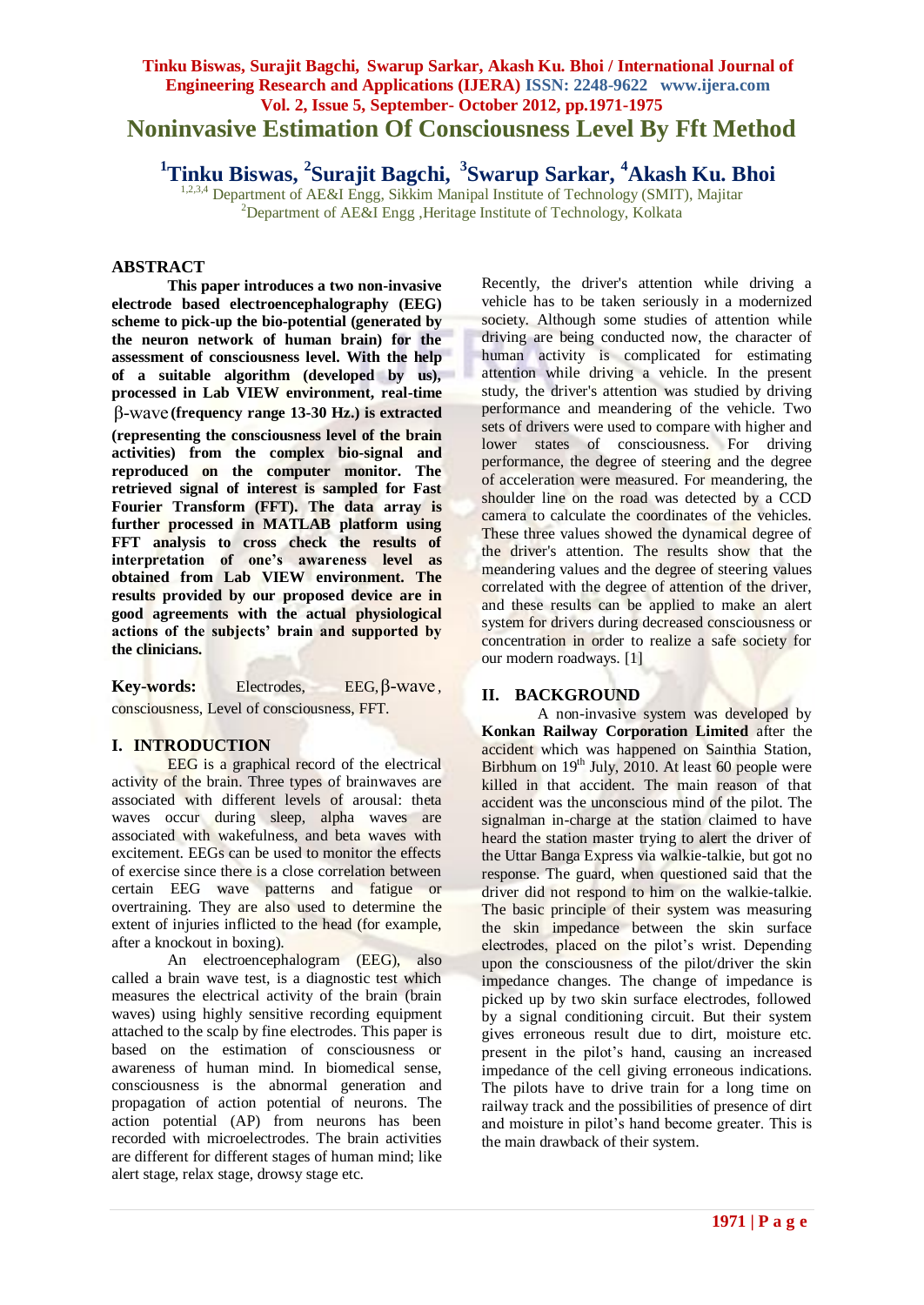#### **III. THEORY**

The bio-electric potential generated by the neuronal activity of brain is recorded by the electroencephalography (EEG). The neuronal activities responsible for different stages of human brain are different. These neuronal activities were studied in terms of electrical signal to discriminate the different stages. Here, two non-disposal skin surface electrodes were used for collecting the signal from human brain and for differentiating the consciousness of the human mind. An alert person usually displays an unsynchronized high-frequency EEG signal. A drowsy person produces a large amount of rhythmic activity in the range of 8-13 Hz. A few EEG wave groups are listed below:

• Beta  $(14 – 26 Hz)$  waking rhythm associated with active thinking

• Alpha (8 – 13 Hz) indicate a relaxed awareness and inattention

• Theta  $(4 - 7$  Hz) appears as consciousness slips into drowsiness

• Delta  $(0.5 - 4 \text{ Hz})$  associated with deep sleep

When there is severe diffuse brain abnormality, such as encephalitis or conditions causing coma, there will be usually be no alpha activity, whilst in the vegetative state there may be alpha activity that fails to desynchronize on eye opening. Faster frequencies (*beta*, at >13 Hz) or slower (*theta*, at 4-8 Hz) can be normal in infancy and childhood. Even slower 'delta' waves  $(\leq 4 \text{ Hz})$ can be normal in sleep and in infancy, but in awake adults indicate severe abnormality. As a person begins to fall asleep, the amplitude as well as the frequency of the waveform decreases.

In this approach the bio-potential is collected by a sensor, reusable non-invasive skin surface electrode. Information lies in the frequency of the waves collected by the electrodes. At rest, relaxed and with the eyes closed, the frequency of these waves is 8-12 Hz (cycles/sec). This "alpha" activity is believed to reflect the brain in "idling" mode, because if the person then either opens the eyes, or does mental arithmetic with the eyes closed, these waves disappear, to be replaced by irregular patterns (so-called *desynchronized activity*). In normal sleep there is characteristic higher voltage activity, in patterns which vary according to the level of sleep. **Standard Waveforms:**

# mmmmmmmmmmmmmmmmm mmmmmm

Figure 1: Signal pattern for different stages of human brain

#### *Block Diagram:*





Brain cells communicate by producing tiny electrical impulses, also called brain waves. These electrical signals have certain rhythms and shapes, and EEG is a technique that measures, records, and analyzes these signals to help make a diagnosis. Electrodes are used to detect the electrical signals. They come in the shape of small discs that are applied to the skin surface. The bio-potential, generated by the neurons, are collected by two non-disposal skin surface Ag-AgCl electrode. One of the electrodes is placed on the surface of subject"s forehead with the conducting paste. This electrode is actually responsible for the extraction of signal from forehead. Another electrode is placed on the earlobe. This electrode is working as reference electrode.



Figure 3: Figure of used electrodes during the experiment.

#### **ii. Signal conditioner**

The signal conditioner block consists of an amplifier circuit, followed by a filter circuit. The signals collected from the human brain are in the range of microvolt. This voltage will be first amplified by an amplifier. After that, the amplified signal will be fed to an active band pass filter to eliminate the unwanted noise signals. However, EEG signals are not easily obtained. This is due to the signals" electrical characteristics. They are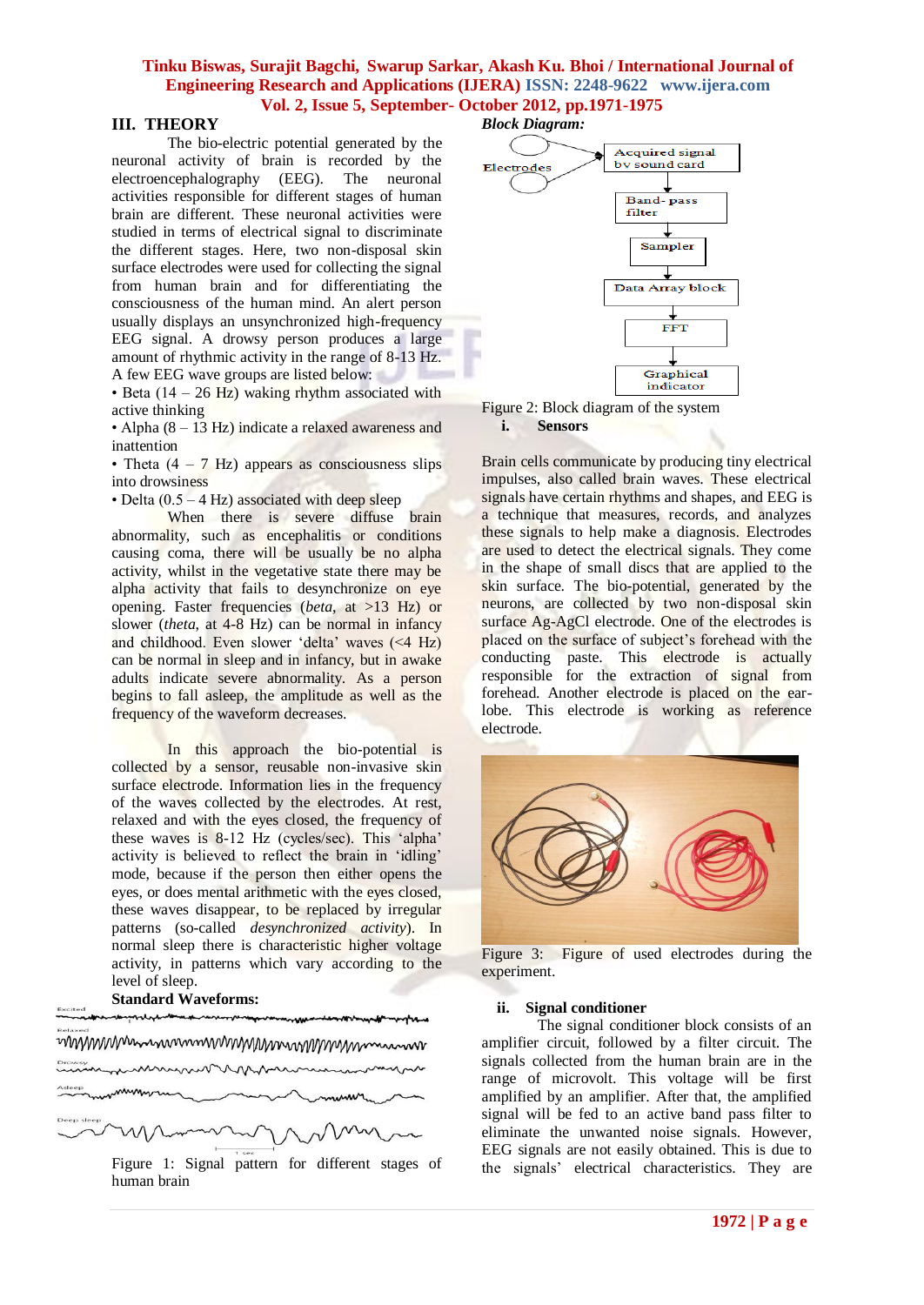extremely weak signals, in the range of  $1 - 160$ μVpp. They are band limited to a very low frequency range, 0Hz - 100Hz for EEG. These signals are so small that they exist in the level of ambient noise. Our objective is concerned about the frequency range "Beta" (13 - 30 Hz).

#### **iii. Filter design**

Our target is to design an Active band pass filter whose bandwidth is 13 -30 Hz.  $f1=13Hz$  and  $f2=30Hz$ 

#### **iv. Fast Fourier Transform:**

FFT = Fast Fourier Transform. The FFT is a faster version of the Discrete Fourier Transform (DFT). The DFT is extremely important in the area of frequency (spectrum) analysis because it takes a discrete signal in the time domain and transforms that signal into its discrete frequency domain representation. Without a discrete-time to discretefrequency transform we would not be able to compute the Fourier transform with a microprocessor or DSP based system.

The continuous-time Fourier transform (CTFT) can be found by evaluating the Laplace transform at  $s = jw$ . The discrete-time Fourier transform (DTFT) can be found by evaluating the ztransform at  $z = e^{\Lambda} jw$ . The FFT does not directly give you the spectrum of a signal. As we have seen with the last two experiments, the FFT can vary dramatically depending on the number of points (N) of the FFT, and the number of periods of the signal that are represented. The FFT contains information between 0 and fs; however, we know that the sampling frequency must be at least twice the highest frequency component. Therefore, the signal's spectrum should be entirely below fs/2, the Nyquist frequency.

# **IV. SIMULATION TOOLS**

For the FFT analysis of the acquired EEG signal from human brain here, we used Lab VIEW 2009 software. In Lab VIEW platform we used the power spectrum analysis to get the frequency components present in the acquired bio-logical signal. We used graphical indicator in the labview platform to show the output responses of the system. There were a number of graphical indicators in the front panel of the labview which were used to plot the signal pattern as well as the fast furrier responses. Matlab 7.0 is also used to cross check the results of interpretation of one"s awareness level as obtained from Lab VIEW environment.

# **V. RESULTS AND DISCUSSIONS**

In this paper, the samples have taken different types of drug to estimate the consciousness

of their brain. The following types of drug and alcohol were being used during the experiment:

- **Heroin:** Heroin is an opiate drug that is synthesized from morphine, a naturally occurring substance extracted from the seed pod of the Asian opium poppy plant. Heroin usually appears as a white or brown powder or as a black sticky substance, known as "black tar heroin."
- **Locally Made Alcohol (LMA):** Locally produced moonshine is known in India as [tharra,](http://en.wikipedia.org/wiki/Tharra) and also (among other names) as [desi,](http://en.wikipedia.org/wiki/Desi) [latta,](http://en.wikipedia.org/wiki/Latta) [gawathi,](http://en.wikipedia.org/w/index.php?title=Gawathi&action=edit&redlink=1) [Haathbhatti,](http://en.wikipedia.org/w/index.php?title=Haathbhatti&action=edit&redlink=1) [desi daru,](http://en.wikipedia.org/w/index.php?title=Desi_daru&action=edit&redlink=1) hooch, [Potli,](http://en.wikipedia.org/w/index.php?title=Potli&action=edit&redlink=1) [kothli,](http://en.wikipedia.org/w/index.php?title=Kothli&action=edit&redlink=1) [dheno,](http://en.wikipedia.org/w/index.php?title=Dheno&action=edit&redlink=1) [mohua,](http://en.wikipedia.org/wiki/Mohua) [chullu,](http://en.wikipedia.org/wiki/Chullu) [Narangi,](http://en.wikipedia.org/wiki/Narangi) [Neera,](http://en.wikipedia.org/wiki/Neera) [kaju,](http://en.wikipedia.org/w/index.php?title=Kaju&action=edit&redlink=1) [cholai,](http://en.wikipedia.org/w/index.php?title=Cholai&action=edit&redlink=1) Saaraayi and [santra.](http://en.wikipedia.org/w/index.php?title=Santra&action=edit&redlink=1) It is made by fermenting the mash of sugar cane pulp in large spherical containers made from waterproof [ceramic](http://en.wikipedia.org/wiki/Ceramic) [\(terra cotta\)](http://en.wikipedia.org/wiki/Terra_cotta). However, it is dangerous, mainly because of the risk of alcohol or copper formaldehyde poisoning.
- **Whisky:** Whisky or whiskey is a type of [distilled alcoholic beverage](http://en.wikipedia.org/wiki/Distilled_beverage) made from [fermented](http://en.wikipedia.org/wiki/Fermentation_(food)) [grain](http://en.wikipedia.org/wiki/Grain) [mash.](http://en.wikipedia.org/wiki/Mashing) Different grains are used for different varieties, including [barley,](http://en.wikipedia.org/wiki/Barley) [malted barley,](http://en.wikipedia.org/wiki/Malt) [rye,](http://en.wikipedia.org/wiki/Rye) malted rye, [wheat,](http://en.wikipedia.org/wiki/Wheat) and [corn.](http://en.wikipedia.org/wiki/Corn) Whisky is typically aged in wooden [casks,](http://en.wikipedia.org/wiki/Cask) made generally of charred [white oak.](http://en.wikipedia.org/wiki/White_oak) Whisky is a strictly regulated spirit worldwide with many classes and types. The typical unifying characteristics of the different classes and types are the fermentation of grains, distillation, and aging in wooden barrels.
- **Cannabis:** Cannabis a [genus](http://en.wikipedia.org/wiki/Genus) of [flowering](http://en.wikipedia.org/wiki/Flowering_plant)  [plants](http://en.wikipedia.org/wiki/Flowering_plant) that includes three putative varieties, *[Cannabis sativa,](http://en.wikipedia.org/wiki/Cannabis_sativa) [Cannabis indica](http://en.wikipedia.org/wiki/Cannabis_indica)* and *[Cannabis ruderalis](http://en.wikipedia.org/wiki/Cannabis_ruderalis)*. These three [taxa](http://en.wikipedia.org/wiki/Taxa) are [indigenous](http://en.wikipedia.org/wiki/Indigenous_(ecology)) t[o Central Asia,](http://en.wikipedia.org/wiki/Central_Asia) an[d South Asia.](http://en.wikipedia.org/wiki/South_Asia) *Cannabis* has long been used for fibre [\(hemp\)](http://en.wikipedia.org/wiki/Hemp), for seed and seed oils, for [medicinal purposes,](http://en.wikipedia.org/wiki/Medical_cannabis) and as a [recreational](http://en.wikipedia.org/wiki/Cannabis#Recreational_use)  [drug.](http://en.wikipedia.org/wiki/Cannabis#Recreational_use) Industrial [hemp](http://en.wikipedia.org/wiki/Hemp) products are made from *Cannabis* plants selected to produce an abundance of fiber.





Figure 4(a): FFT before taking drug.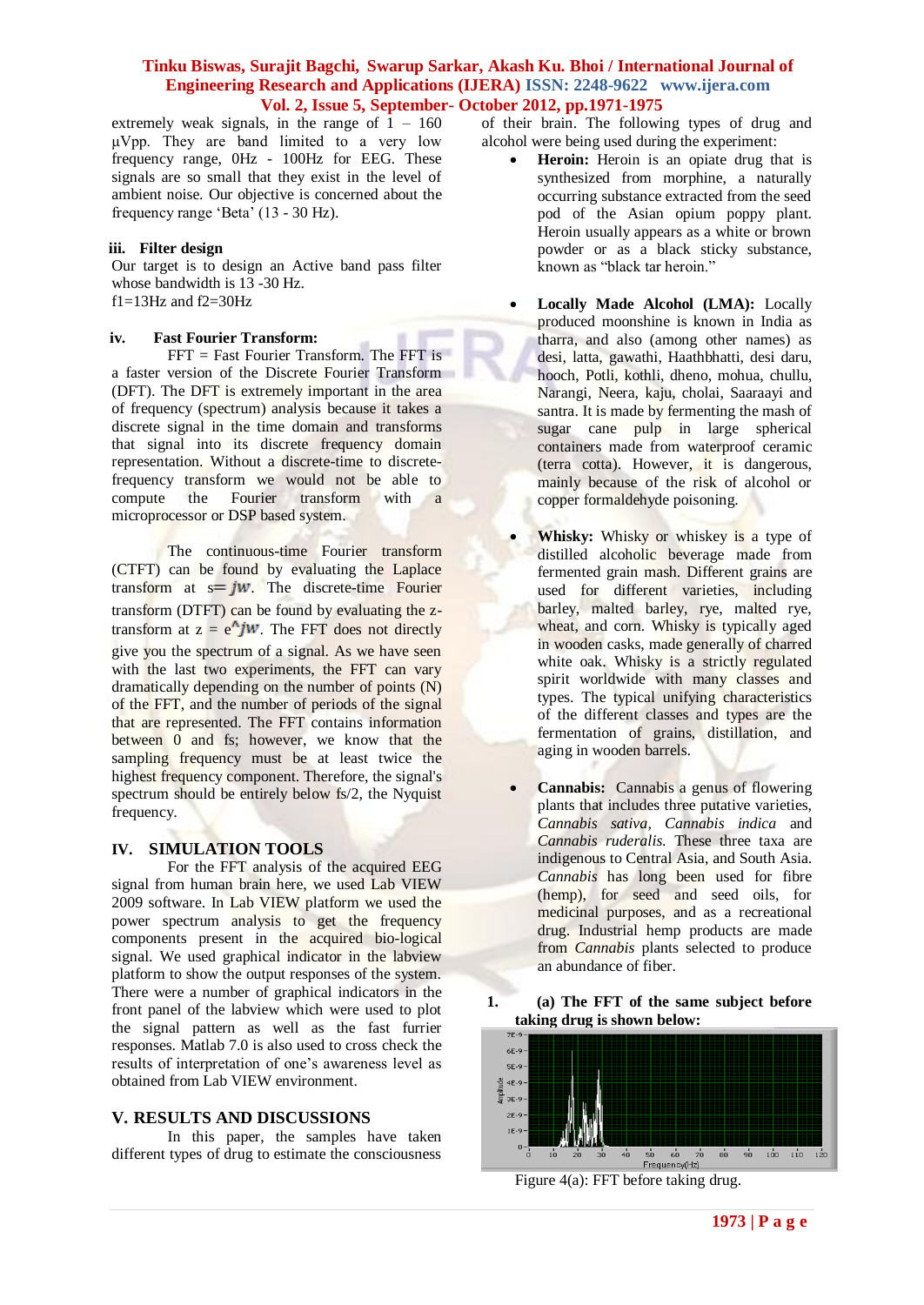**(b) The FFT of the same subject after taking drug:**  $SE-8$  $4.5E-8 4E-8$  $3.5E-8$  $3E-8$ Amplitude  $2.5E-8 2E-8$  $1.5E-8 1E-8$  $SE-9 \overline{0}$  $\frac{1}{20}$  $\frac{1}{70}$  $\frac{1}{90}$  $30$  $40$  $50<sub>1</sub>$  $60^{\circ}$  $\overline{80}$  $100$ ń  $10$ Frequency(Hz).



 From the above two FFTs, we have found that the frequency of the subject shifts towards the alpha band from the frequency (beta band) when he was in normal state.

÷.



**(b) FFT of the same subject after smoking cannabis:**



Figure 5(b) : FFT after smoking cannabis.

For this subject, we have got the frequency component at 23 Hz when the subject was in conscious stage. Now We have taken the reading of the same subject after 30 minutes of smoking cannabis. Here we got the frequency at 20 Hz. We can say that the frequency shifts down towards the alpha band from the frequency band, found before smoking cannabis.





Figure 6(a): FFT for subject3 before drinking alcohol.

**(b) The FFT of SUBJECT 3 after drinking alcohol:**



Figure 6(b): FFT for subject3 after drinking alcohol.

In the above two FFT of SUBJECT 3 we got the frequency component at 21Hz in first case i.e. in conscious stage. In the second case when SUBJECT 3 was drunk, we got the frequency at 15 Hz. This means that the frequency component shifts towards the alpha stage.

# **VI.CONCLUSION**

We have shown the signal patterns and FFTs for four different groups of subjects. The FFTs patterns of all the groups were used for the analysis purpose. The corresponding frequencies were found very significant and represent the level of consciousness of the subjects. When the consciousness level deteriorates the frequencies shift towards alpha band. Hence frequency information are representative of the level of consciousness.

# **REFERENCES**

- 1. Computer Standards & [Interfaces,](http://www.sciencedirect.com/science/journal/09205489) February 2011, Pages 136–141, XVI IMEKO TC4 Symposium "Exploring New Frontiers of Instrumentation and Methods for Electrical and Electronic Measurements" and XIII International Workshop on ADC Modelling and Testing
- 2. [Consciousness](http://www.sciencedirect.com/science/journal/10538100) and Cognition, [Volume 18,](http://www.sciencedirect.com/science/journal/10538100/18/1)  [Issue 1,](http://www.sciencedirect.com/science/journal/10538100/18/1) March 2009, Pages 56–64
- 3. American Academy of Neurology Foundation. 1080 Montreal Avenue, St. Paul, MN 55116. Web site: <http://www.neurofoundation.com/>